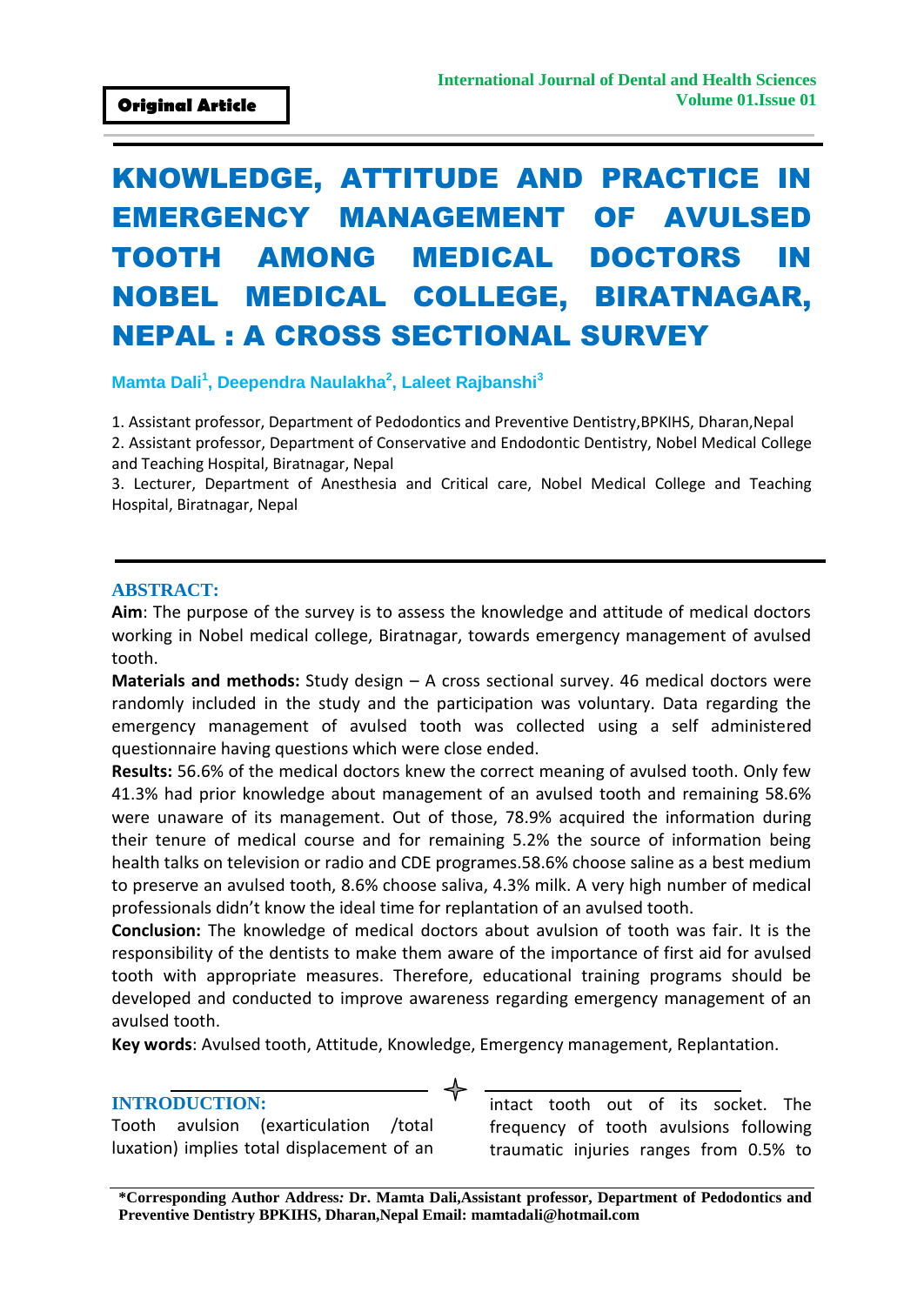16% in permanent dentition and from 7 to 13% in the primary dentition.  $[1-4]$ 

The peak age for avulsion is between 7 to 9 years when permanent incisors are erupting and the teeth most commonly avulsed in both the primary and the permanent dentition are the maxillary central and lateral incisors.[5] Andreasen et al. suggest that the loosely structured periodontal ligament surrounding the erupting teeth and elasticity of alveolar bone favors complete avulsion

The permanent anterior teeth are not only important for aesthetics but are also essential for speech, mastication, health of the supporting tissues and psychological and mental health of children. Hence, immediate replantation of avulsed permanent tooth is generally accepted as the treatment of choice and contributes to an improved self-image and enhanced self-esteem in children.<sup>[6]</sup>

The success of tooth replantation is directly dependent on several factors, such as extra-alveolar period, storage of the tooth until replantation, type of retention employed, time of endodontic intervention, type of drug prescribed, oral hygiene status as well as general health. But among the entire most important factor that determines the prognosis of a replanted tooth is the viability of the periodontal ligament left on the root prior to replantation. To prevent dehydration of the root surface during transportation, the storage medium must be of correct osmolality and pH. Milk fulfils this requirement and is considered an excellent medium. [7,8]

Many patients in developing countries like Nepal visit medical doctors due to lack of awareness or unavailability of a dentist. Many avulsed teeth are lost only because of lack of knowledge about the

proper first aid procedures that need to be provided. Consequently, dental health education in this field can be very effective in reducing the negative consequences of such injuries. Parents and school teachers often have the first opportunity to attend to a child with a tooth avulsion injury, but the medical doctors are frequently the first to actually provide primary treatment. To ensure proper and appropriate management of the avulsed tooth, it is essential that medical professionals should have adequate knowledge and sufficient training in the basic principles of the emergency management of traumatic injuries.[9] Various surveys conducted on the medical professionals have showed lack of adequate knowledge. [9, 10, 11]

Few studies in literature assessed the knowledge of medical professionals regarding this situation  $[9, 11, 12]$  including one study from India  $\left[10\right]$  and none study done in Nepal. So the objective of our study is to assess the knowledge and attitude of medical professionals working in Nobel Medical College and Teaching Hospital, Biratnagar, towards emergency management of an avulsed tooth.

## **MATERIAL AND METHODS:**

The present study is a cross sectional survey conducted among medical doctors working in Nobel Medical College and Teaching Hospital, Biratnagar. Informed written consent was obtained prior to participation and strict confidentiality was assured to all the participants. Total of 46 doctors were interviewed by giving questionnaire proforma to know the knowledge and attitudes regarding emergency management of avulsed tooth. The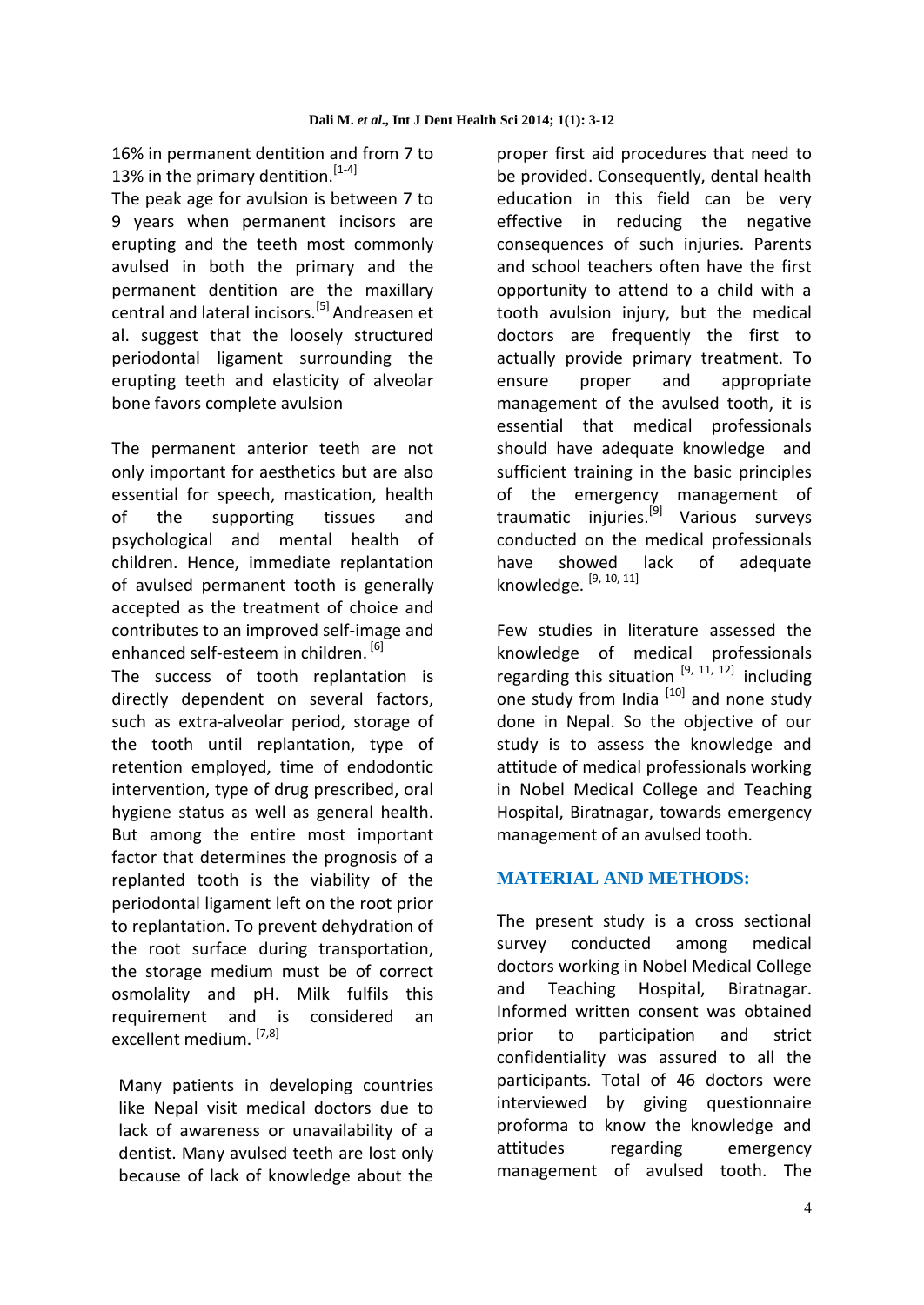questionnaire was modified from questionnaires used in previous studies. [13] All questions in the questionnaire were close-ended and self administered.

The following fields of knowledge were assessed.

- Meaning of an avulsed tooth

- Immediate management of an avulsed tooth.

- Critical extra-alveolar time of the avulsed tooth.

- Optimal storage methods and media

- Proper cleaning technique of a grossly contaminated avulsed tooth before replantation.

- Proper handling of an avulsed tooth.

Results were analyzed, expressed and tabulated as a number and percentage of respondents for each question.

## **RESULT:**

All the medical doctors who were approached readily agreed to participate and returned the completed questionnaires on the same day.

When respondents were asked about the exact meaning of avulsion, 56.6% of doctors knew the exact meaning whereas 17.3% thought it as a partial dislodgement of an intact tooth, 15.2% felt it as dislodgement of fractured segment of intact tooth and 10.8% didn't know the exact meaning. Table 1

Question regarding the prior knowledge on the management of avulsed tooth, only few 41.3% had knowledge about it and remaining 58.6% were unaware of the management of an avulsed tooth. Out of those who had knowledge on the management of avulsion, 78.9% acquired the information during their tenure of medical course and for remaining 5.2% the source of information being health talks on television or radio and CDE programs. Table 2

When participants were asked about the encounter of patient with an avulsed tooth, only 39.1%of the participants had come across with such patients and majority of them 94.4% had referred the patient to the dentist immediately whereas 5.5% had tried to replant it manually. Table 3

When enquired about the knowledge of transport medium for avulsed tooth, majority of the respondents 80.4% didn't know about it and only 19.5% knew it being dentist friend as a major source of information for 55.5% of participants. Table 4

More than half of the respondents 58.6% choose saline as a best medium to preserve an avulsed tooth, 8.6% choose saliva, 4.3% milk and water, and 19.5% didn't know the exact answer. Table 5

A very high number of medical professionals didn't know the ideal time for replantation of an avulsed tooth whereas 15.2% thought the ideal time is 1 hour and 6.5% answered it as 30 mins. Table 6

84.7% of the medical doctors would rinse the tooth with running tap water if the avulsed tooth was covered with dirt, 4.3% would wipe the tooth with tissue paper, 8.6% would do nothing. Table 7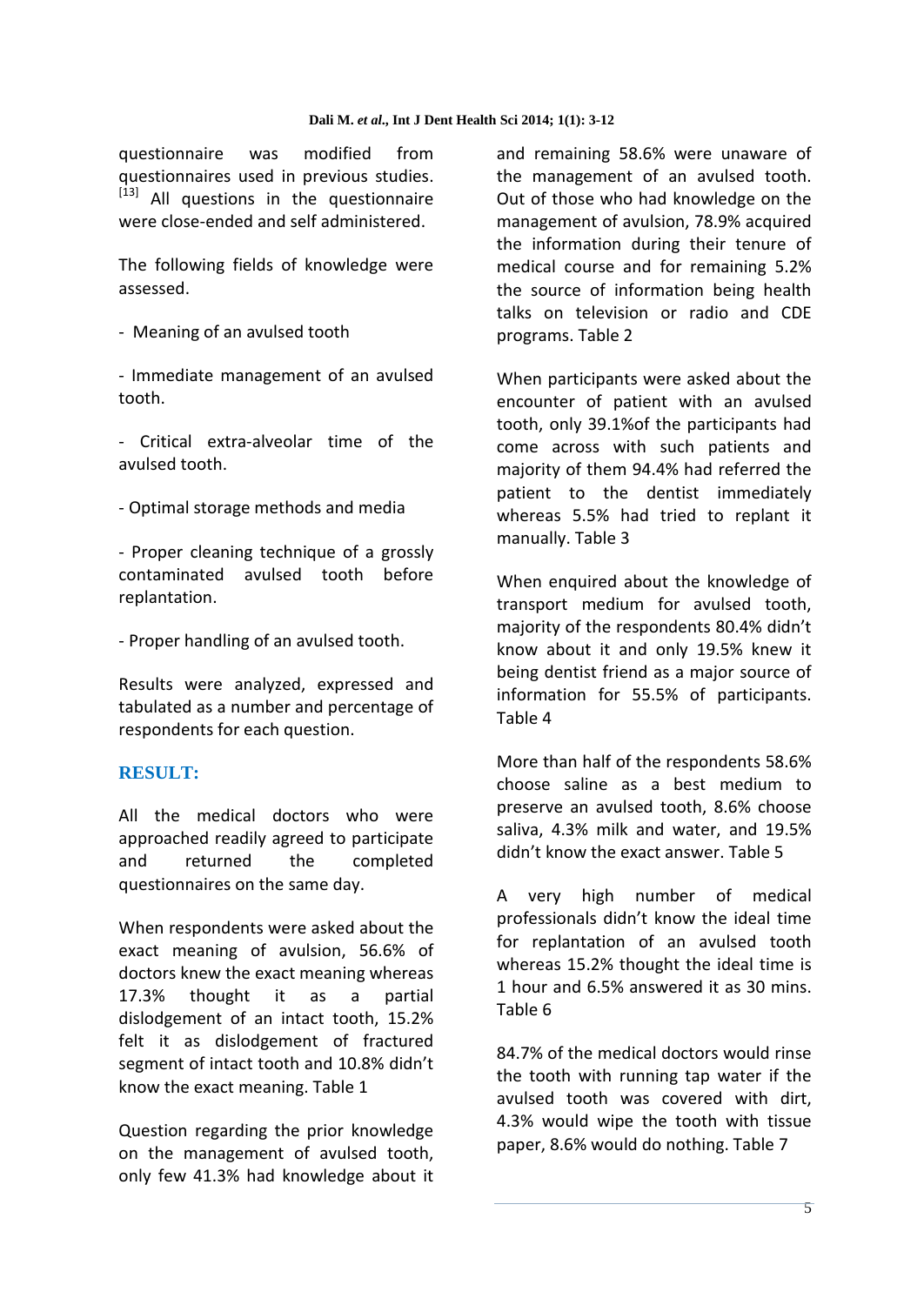50% prefer to hold the tooth by crown, 17.3% hold by root and 4.3% felt that an avulsed tooth can be hold from anywhere (crown or root) whereas 28.2% didn't know the exact answer. Table 8.

54.3% would not care if the avulsed tooth is deciduous whereas 45.6% would care even if it is a deciduous tooth. Table 9

## **DISSCUSION:**

The result of the study showed fair knowledge and attitude regarding tooth avulsion among medical professionals working in Nobel Medical College, Biratnagar. In the present study, more than half of the doctors didn't know what an avulsed tooth was. This is very surprising, since the medical doctors are frequently the first to contact in developing or underdeveloped areas that actually can provide primary treatment in absence of dentist.

58.6% of the participants had no prior knowledge regarding management of avulsed tooth and only 78.9% had received information during their tenure of medical course. A high level of awareness programs and training courses on the immediate management of tooth avulsion is obviously desirable among medical professionals which should emphasize the possible consequences following trauma so that they can at least provide the primary management at the earliest possible time before referring to the dentist. 94.4% of the participants preferred to refer the patient to the dentist. It was very encouraging that they felt the dentist can manage the situation better. However prognosis of an avulsed tooth is greatly enhanced by immediate

and appropriate measures taken preferably at the site of injury.

On review of literature, the appropriate storage media to permit periodontal and pulpal cells healing are milk, saline, water and saliva. <sup>[14]</sup> A great deal of confusion about ideal transport media was observed among respondents, 58.6% of them preferred normal saline as the best medium, 8.6% prefer saliva for storage and transportation with only 4.3% doctors identifying milk as well as water, the best media of transportation without prompting. In Singapore  $^{[15]}$ , for instance, only 15% knew the ideal storage media and in China  $^{[16]}$  only 9% choose milk as the best media for avulsion transport. If immediate replantation is not possible, avulsed teeth should be stored in a physiologic storage medium. Saliva should only be indicated when neither milk nor saline solution are available. Andreasen & Andreasen  $^{[17]}$  clarified that when saliva is used as a storage medium, the extra-alveolar period must be limited to a maximum of 2 hr due to the slightly hypotonic nature of the medium and the fact that bacteria present in saliva may also have a harmful effect on later healing. Water is the least desirable storage medium because the hypotonic environment causes rapid cell lysis and increased inflammation on replantation. [18]

It is generally accepted that the ideal treatment for an avulsed tooth is immediate replantation. Time is one of the important factor for avulsed tooth to preserve their vitality after replantation. Few studies suggest that 20 to 30 mins is the maximum limit.  $[14]$  In our study, most participants were not aware of the desirability of replanting avulsed teeth 'immediately' or 'within half an hour.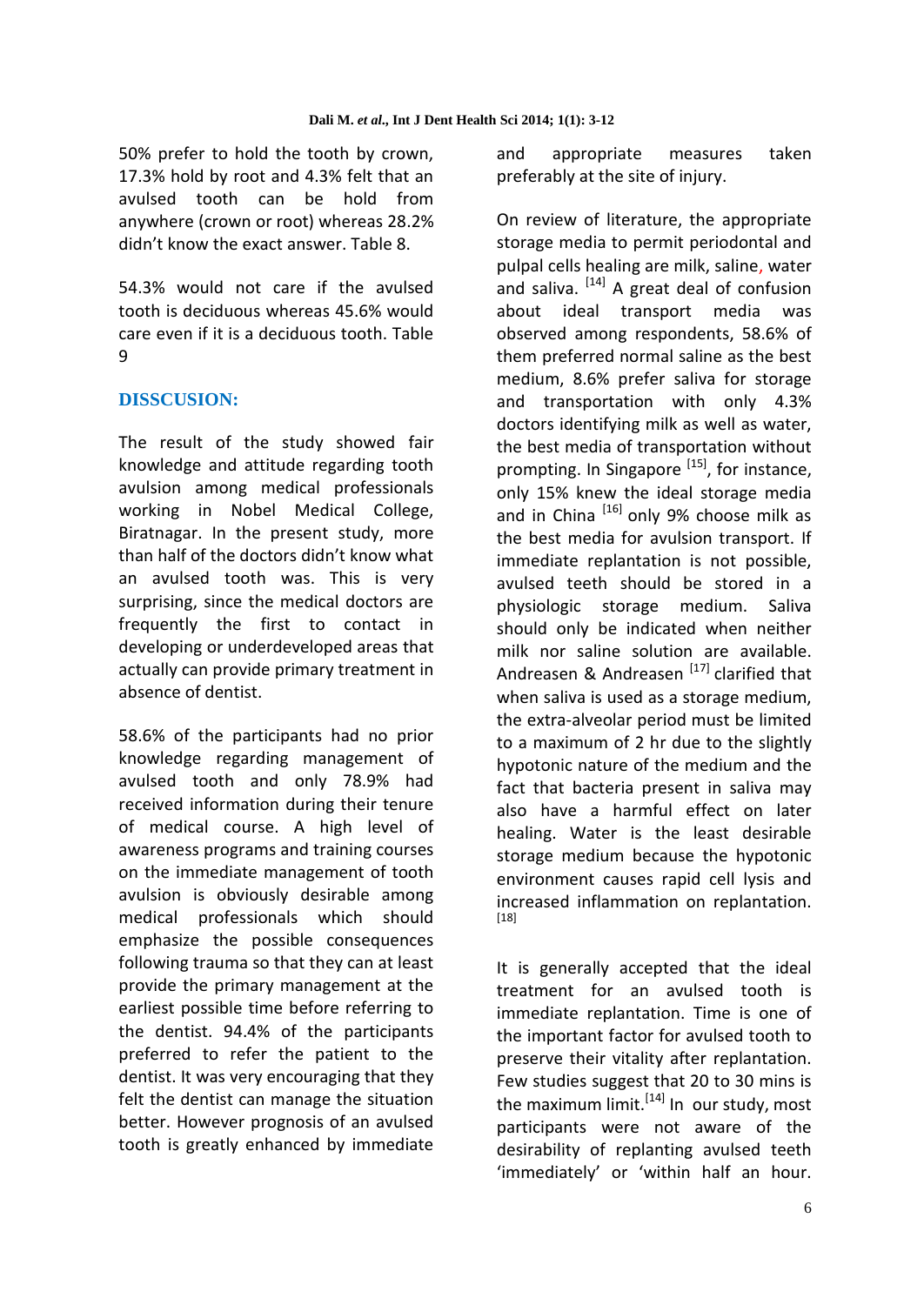15.2% thought the ideal time is 1 hour and 6.5% answered it as 30 mins. Hamintal et al study showed 10.7% of the respondent knew that an avulsed tooth can be replaced back into the socket but they feared being sued for replanting the tooth incorrectly.<sup>[19]</sup>

The knowledge to clean the avulsed tooth is very important as most of the avulsed tooth would fall on the ground and get dirty. Most of the participants i.e 50% were aware that the avulsed tooth should be held by crown and 84.7% prefer to clean avulsed tooth gently by running tap water to avoid damage to the PDL cells. 54.3% of the participants said that they would not care if the deciduous tooth is avulsed.

One study from Kuwait by Maha Abu Dawoud showed that 83.3% of the young physicians had no knowledge on the emergency management of an avulsed tooth. <sup>[20]</sup> Another study by A.Walker on medical doctors working in pediatric and accident & emergency department in St. James hospital USA showed that 67% of them had no knowledge regarding

emergency management of avulsed tooth. <sup>[21]</sup>

All this studies stressed the importance of educating the medical doctors regarding the emergency management of avulsed tooth.

## **CONCLUSION:**

It is concluded that, regardless of the level of education, the medical professionals of Nobel Medical College had fair knowledge and were lacking most of the knowledge required for emergency management of avulsed teeth and they preferred to refer the patient to the dentist. As medical doctors form a vital link between the patient and the dentist, we need to educate them on emergency management of an avulsed tooth. Therefore, educational training programs should be developed and conducted to improve awareness regarding emergency management of an avulsed tooth. These programs should also include teachers, nurses, coaches, and even receptionists.

## **REFERENCES:**

- 1. Gelbier S. Injured anterior teeth in children. A preliminary discussion. Br Dent J 1967;123:331-5.
- 2. Hedegard B, Stalhane I. A study of traumatized permanent teeth in children 7-15 years. I. Sven Tandlak Tidskr 1973;66:431-52.
- 3. Ravn JJ. Dental injuries in Copenhagen schoolchildren, school years 1967- 1972. Community Dent Oral Epidemiol 1974;2:231-45.
- 4. Shashikiran ND, Reddy VVS, Nagaveni NB Knowledge and attitude of 2000

parents (Urban and rural-1000 each) with regard to avulsed permanent incisors and their emergency management and around Davanagere. J Indian Soc Pedo Prev Dent 2006;24:116-121.

5. Andreasen JO, Borum MK, Jacobsen HL, Andreasen FM. Replantation of 400 avulsed permanent incisors. 1. Diagnosis of healing complications. Endod Dent Traumatol 1995;11(2):51- 8.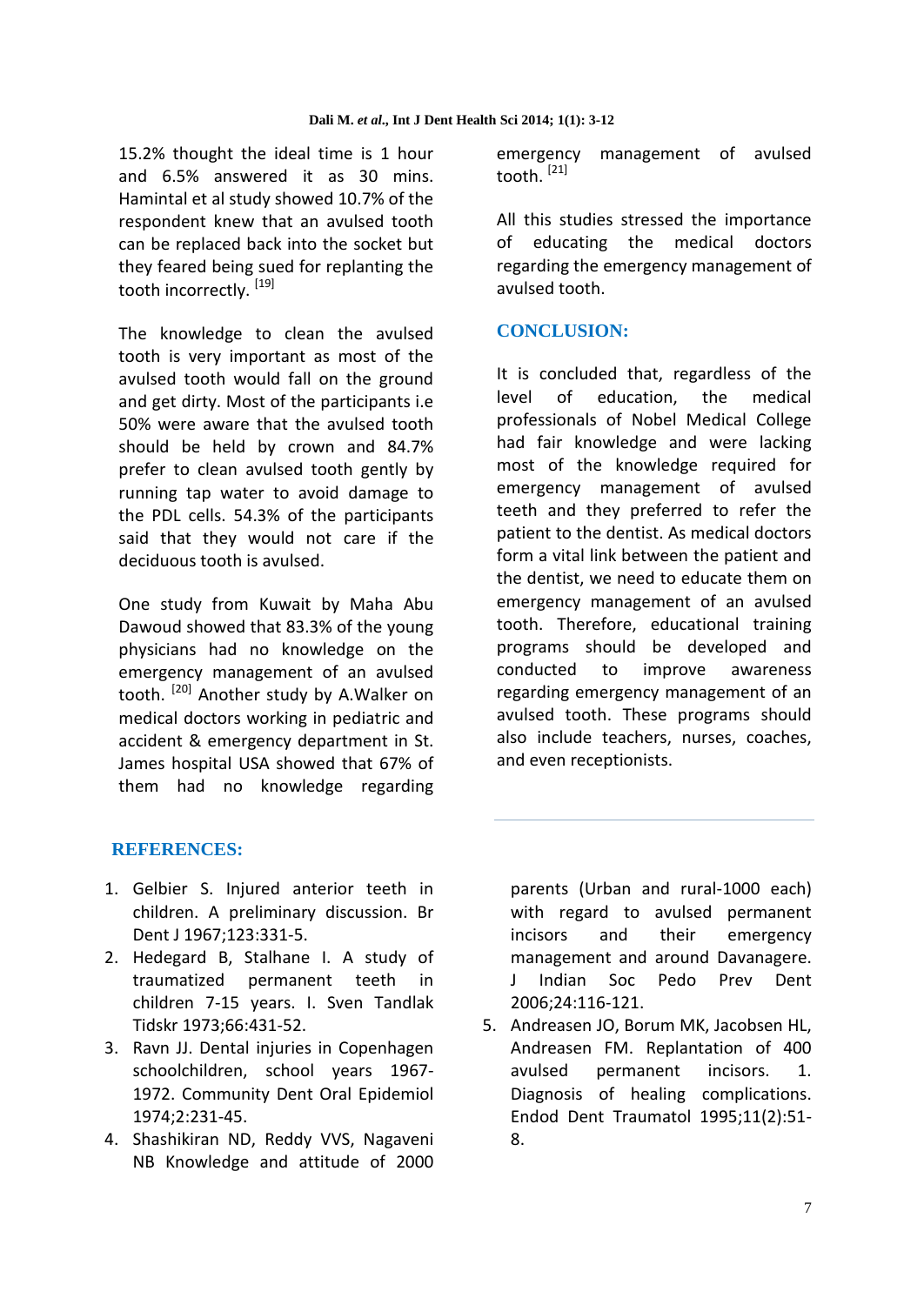- 6. Andreasen JO, Andreasen FM, Andersson L. Textbook and colour atlas of traumatic injuries to the teeth.  $4<sup>th</sup>$ ed. Copenhagen, Denmark: Munksgaard; 1994.
- 7. Andreasen JO, Borum MK, Jacobsen HL, Andreasen FM. Replantation of 400 avulsed permanent incisors. 4. Factors related to periodontal ligament healing. Endod Dent Traumatol 1995;11(2):76-89.
- 8. Marino TG, West LA, Liewehr FR, Mailhot JM, Buxton TB, Runner RR, et al. Determination of periodontal ligament cell viability in long shelf-life milk. J Endod 2000;26(12):699-702.
- 9. Abu Dawoud M, Al Enezi , Andersson L, Knowledge of emergency management of avulsed teeth among young physicians and dentist. Dental Traumatology 2007; 23: 348- 55.

10. Krishnaraj Subhashraj, Awareness of management of dental trauma among medical professionals in Pondicherry India. Dental Traumatology 2009; 25: 92-94.

- 11. A Walker, J Brenchley, It's a Knock out: Survey of the management of avulsed teeth. Accident and Emergency nursing 2000; 8: 66-70.
- 12. Alastair N Stokes, Heather K Anderson, Tony M Cowan, Lay. Professional Knowledge of method for Emergency management of avulsed teeth. Dental Traumatology 2008; 24: 325-9.
- 13. Jyothi KN, Venugopal P, Soumyaranjan Nanda, Mahaveer kumar Shah. Knowledge and attitude of medical doctors towards emergency Management of avulsed tooth- A cross

sectional survey. Journal of Dental Sciences & Research, 2011; 2:1: 156- 167.

- 14. Al-Jundi SH, Al- Waeili H, Khairalah K.Knowledge and attitude of Jordanian school health teachers with regards to emergency management of dental trauma. Dent Traumatolol 2005: 183- 87.
- 15. Sae-Lim V, Lim LP. Dental trauma management awareness of Singapore pre-school teachers. Dent Traumatol 2001;17:71–6.
- 16. Chan AW, Wong TK, Cheung GS. Lay knowledge of physical education teachers about the emergency management of dental trauma in Hong Kong. Dent Traumatol 2001;17:77–85.
- 17. Andreasen JO, Andreasen FM. Essentials of traumatic injuries to the teeth, 1st edn. Copenhagen: Musksgaard; 1994. 113–31 pp.
- 18. Blomlof L. Milk and saliva as possible storage media for traumatically exarticulated teeth prior to replantation. Swed Dent J Suppl 1981;8:1.
- 19. Blakytyn C et al.Avulsed tooth knowledge on school teacher. Int 2001: 327-32.
- 20. Abu Dawoud M, Al Enezi , Andersson L, Knowledge of emergency management of avulsed teeth among young physicians and dentist. Dental Traumatology 2007; 23: 348- 55.
- 21. A Walker, J Brenchley, It's a Knock out: Survey of the management of avulsed teeth. Accident and Emergency nursing 2000; 8: 66 – 70.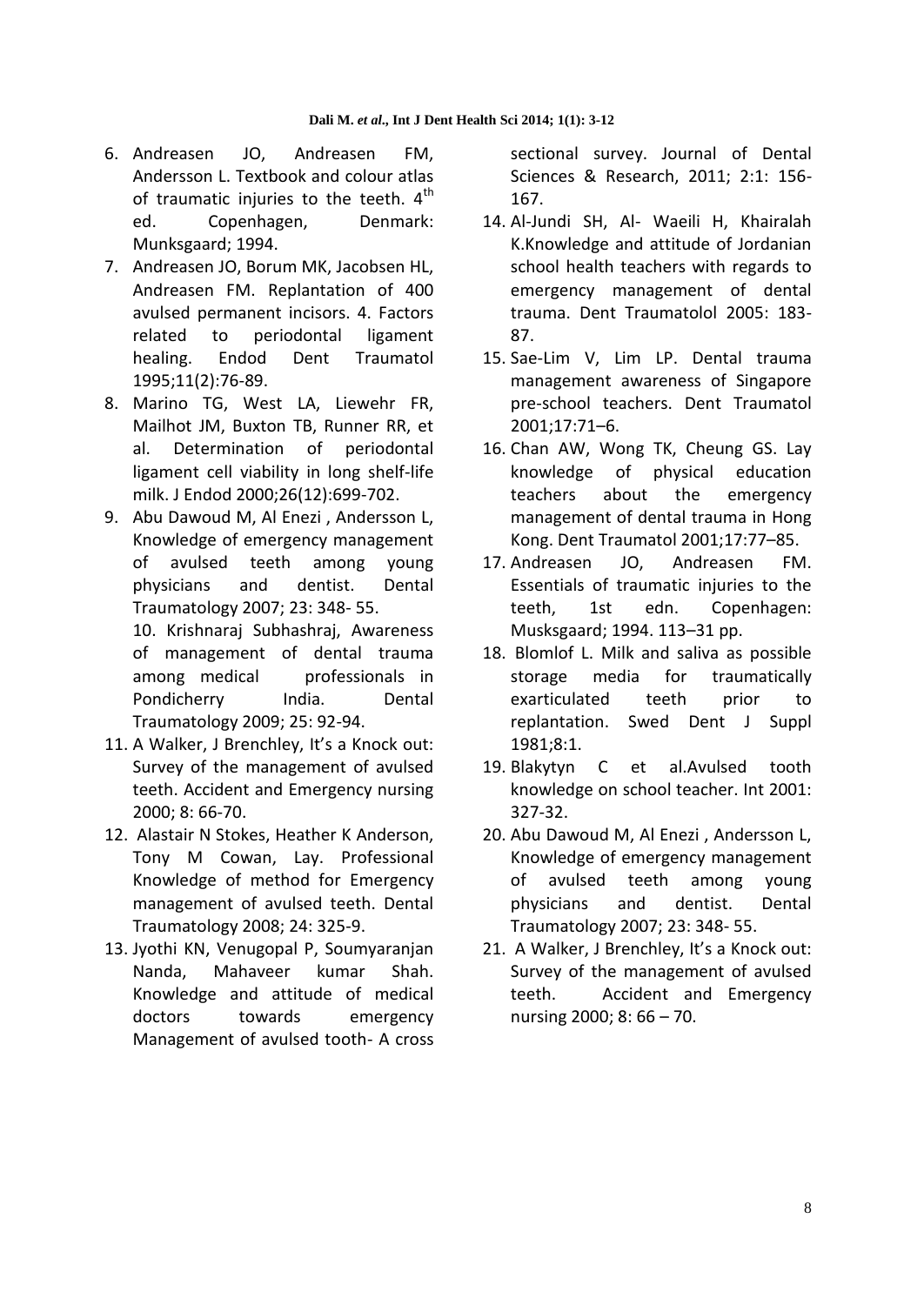#### **Dali M.** *et al***., Int J Dent Health Sci 2014; 1(1): 3-12**

## **TABLES:**

# **Table 1**

| What is avulsion of tooth?                                     | Number of<br>participants (46) | Percentage |
|----------------------------------------------------------------|--------------------------------|------------|
| a. Total dislodgement of intact tooth<br>out of its socket     | 26                             | 56.5%      |
| b. Partial dislodgement of intact tooth<br>out of its socket   | 8                              | 17.3%      |
| Dislodgement of fractured segment<br>C.<br>of the intact tooth |                                | 15.2%      |
| Don't know<br>d.                                               | 5                              | 10.8%      |

| Any prior knowledge about<br>management of avulsed tooth | Number of<br>participants (46) | Percentage |
|----------------------------------------------------------|--------------------------------|------------|
| a. yes                                                   | 19                             | 14.3%      |
| b.<br>no                                                 | 27                             | 58.6%      |
| Source of information                                    | Number of<br>participants (19) | Percentage |
| a. CDE programme                                         | $\mathbf{1}$                   | 5.2%       |
| b. Health talks on TV, Radio                             | 1                              | 5.2%       |
| Conference, convention<br>c.                             | $\Omega$                       | 0%         |
| d. During tenure of medical course                       | 15                             | 78.9%      |
| e. Others                                                | $\overline{2}$                 | 10.5%      |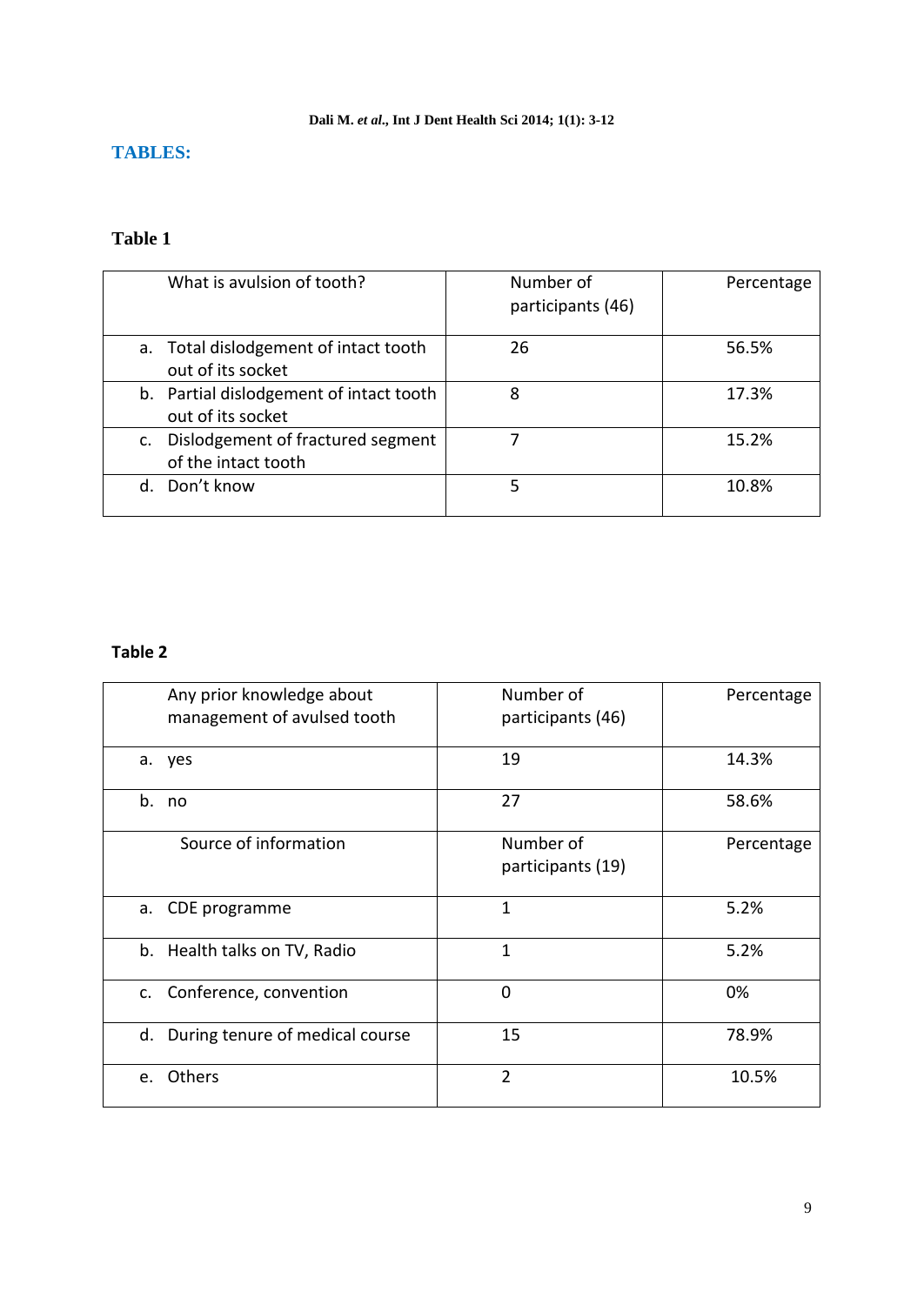#### **Dali M.** *et al***., Int J Dent Health Sci 2014; 1(1): 3-12**

#### **Table 3**

| Have you ever come across a<br>patient with avulsion?                   | Number of<br>participants(46) | Percentage |
|-------------------------------------------------------------------------|-------------------------------|------------|
| a. Yes                                                                  | 18                            | 39.1%      |
| b. No                                                                   | 28                            | 60.8%      |
| If yes, what did you do?                                                | Number of<br>participants(18) | Percentage |
| Refer to dentist<br>a.                                                  | 17                            | 94.4%      |
| b. Try for replantation                                                 | $\mathbf{1}$                  | 5.5%       |
| Instruct patient to preserve tooth<br>c.<br>in saline until appointment | $\overline{0}$                | 0%         |
| Discard the tooth<br>d.                                                 | $\mathbf 0$                   | 0%         |

| Do you ever heard about transport<br>medium?    | Number of<br>participants (46) | Percentage |
|-------------------------------------------------|--------------------------------|------------|
| a. Yes                                          | 9                              | 19.5%      |
| b. No                                           | 37                             | 80.4%      |
| If yes, what was your source of<br>information? | Number of<br>participants(9)   | percentage |
| a. CDE programe                                 | $\mathbf 0$                    | 0%         |
| b. Health talks on TV or Radio                  | $\mathbf 0$                    | 0%         |
| c. Conference or convention                     | $\overline{2}$                 | 22.2%      |
| d. Dentist friend                               | 5                              | 10.8%      |
| e. others                                       | $\overline{2}$                 | 4.3%       |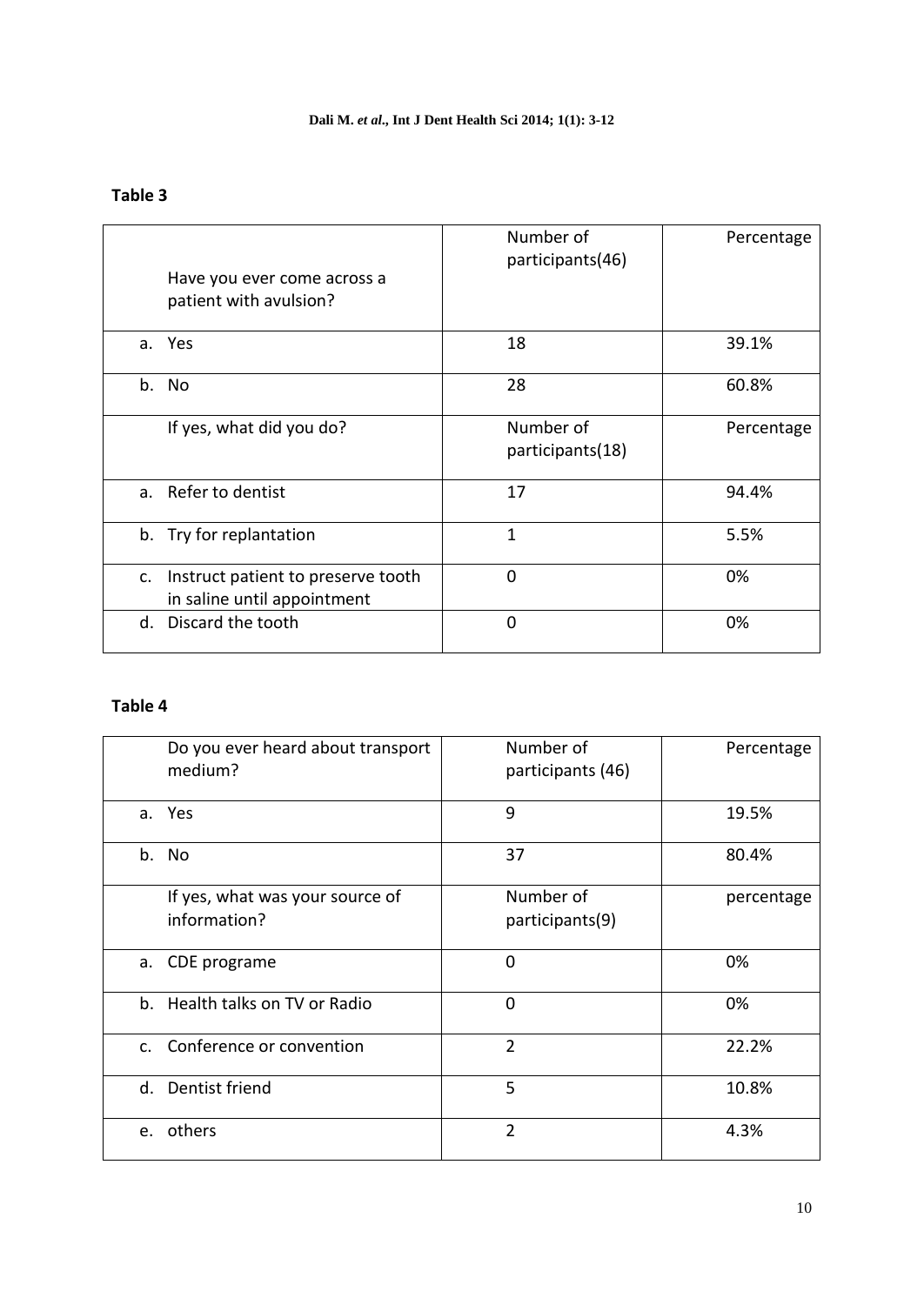# **Table 5**

| Best medium to preserve the tooth | Number of<br>participants (46) | Percentage |
|-----------------------------------|--------------------------------|------------|
| water<br>a.                       | $\overline{2}$                 | 4.3%       |
| b. saline                         | 27                             | 58.6%      |
| saliva<br>C.                      | 4                              | 8.6%       |
| d. milk                           | $\overline{2}$                 | 4.3%       |
| antiseptic<br>e.                  | 1                              | 2.1%       |
| f.<br>paper                       | 1                              | 2.1%       |
| don't know<br>g.                  | 9                              | 19.5%      |

| Ideal time for replantation of the<br>avulsed tooth | Number of<br>participants (46) | Percentage |
|-----------------------------------------------------|--------------------------------|------------|
| a. 15 mins                                          | $\overline{2}$                 | 4.3%       |
| 30 mins<br>b.                                       | 3                              | 6.5%       |
| $c.$ 45 mins                                        | 1                              | 2.17%      |
| d. 1 hr                                             | 7                              | 15.2%      |
| e. After few days                                   | $\overline{2}$                 | 4.3%       |
| Don't know<br>f.                                    | 31                             | 67.3%      |